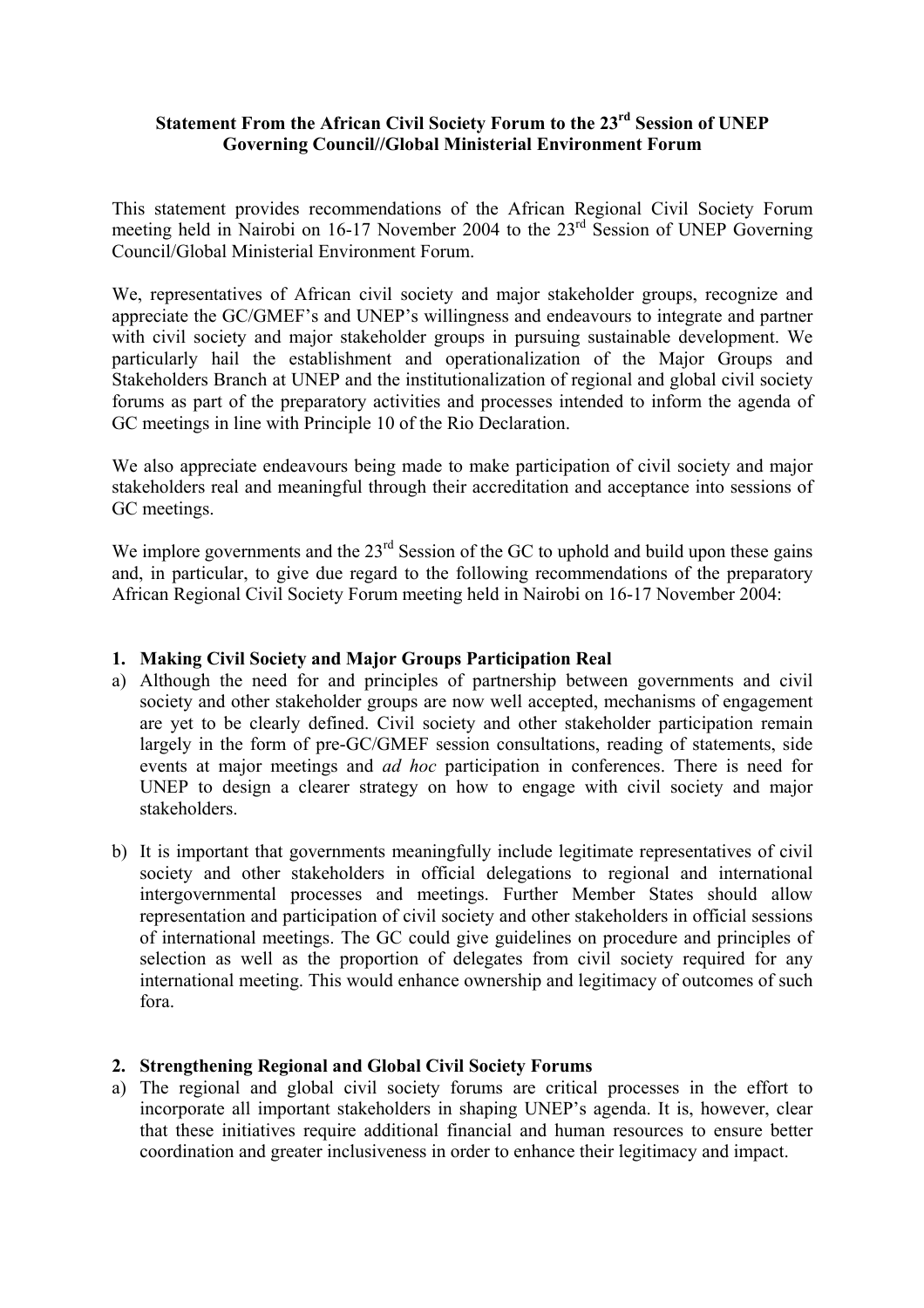- b) The African Civil Society Forum has established an *ad hoc* steering committee and secretariat to steer the participation of African stakeholders to articulate their sustainable development agenda and promote their partnership with UNEP and other relevant institutions and initiatives, such as African Ministerial Conference on the Environment (AMCEN) and New Partnership for Africa's Development (NEPAD). The GC/GMEF is called upon to recognize and support this initiative as a positive endeavour towards streamlining civil society engagement with UNEP.
- c) We commend NEPAD Secretariat for the establishing the Office for Gender and Civil Society Affairs, and consequently encourage NEPAD Secretariat to develop a UNEP-like civil society engagement process aimed at supporting African governments to implement and monitor the NEPAD Environment Action Plan in the continent.
- d) Unlike the GC/GMEF, the very critical African Ministerial Conference on Environment (AMCEN) lacks a mechanism for bringing on board views of civil society and major stakeholders. Governments are strongly urged to recommend and establish UNEP-like civil society engagement process for AMCEN to provide an opportunity for stakeholders to inform its agenda.
- e) While it saves resources to hold UNEP civil society meetings in Nairobi, this tends to foreclose opportunities for other African sub-regions to strengthen their identity with UNEP and its activities. African Civil Society urge UNEP to hold the African regional meetings in different sub-regions of the continent.

## **3. UNEP's Draft Work Programme**

- a) Although the UNEP Draft Work Programme contains numerous references to civil society and envisages their participation and support in its implementation, there has been very limited, if any, meaningful consultation or stakeholder involvement in the preparation of this important document. This will undermine ownership and legitimacy of the Programme of Work. The GC needs to provide guidance on how to build constituency and legitimacy for such important documents.
- b) The Draft Work Programme has critical omissions in at least 2 areas. First, it refers to the Millennium Development Goals (MDGs) in many cases but fails to contemplate the necessary influence that the impending High-Level 5-Year Review of the MDGs will have in shaping UNEP's agenda. Second, it glaringly omits the Johannesburg Plan of Action's (JPOA) objective of halting and reversing biodiversity loss 2010. The Draft Work Programme needs to bring these important issues into perspective.
- c) While objectives and Expected Accomplishments of the seven sub-programme areas are well-outlined, the Draft UNEP Work Programme lacks overarching objectives and outputs for the Biennium under consideration. An overarching chapter describing UNEP's programmes areas by subject, objectives and outputs and which includes the programme of the Executive Director is necessary to give an overall picture UNEP's SMART goals for the biennium.
- d) As the CSD 13 convenes next year to receive global policy review on water, sanitation and human settlements it is critical that the UNEP Programme recognizes that in most countries in the African region, there is a water financing gap---demand for finance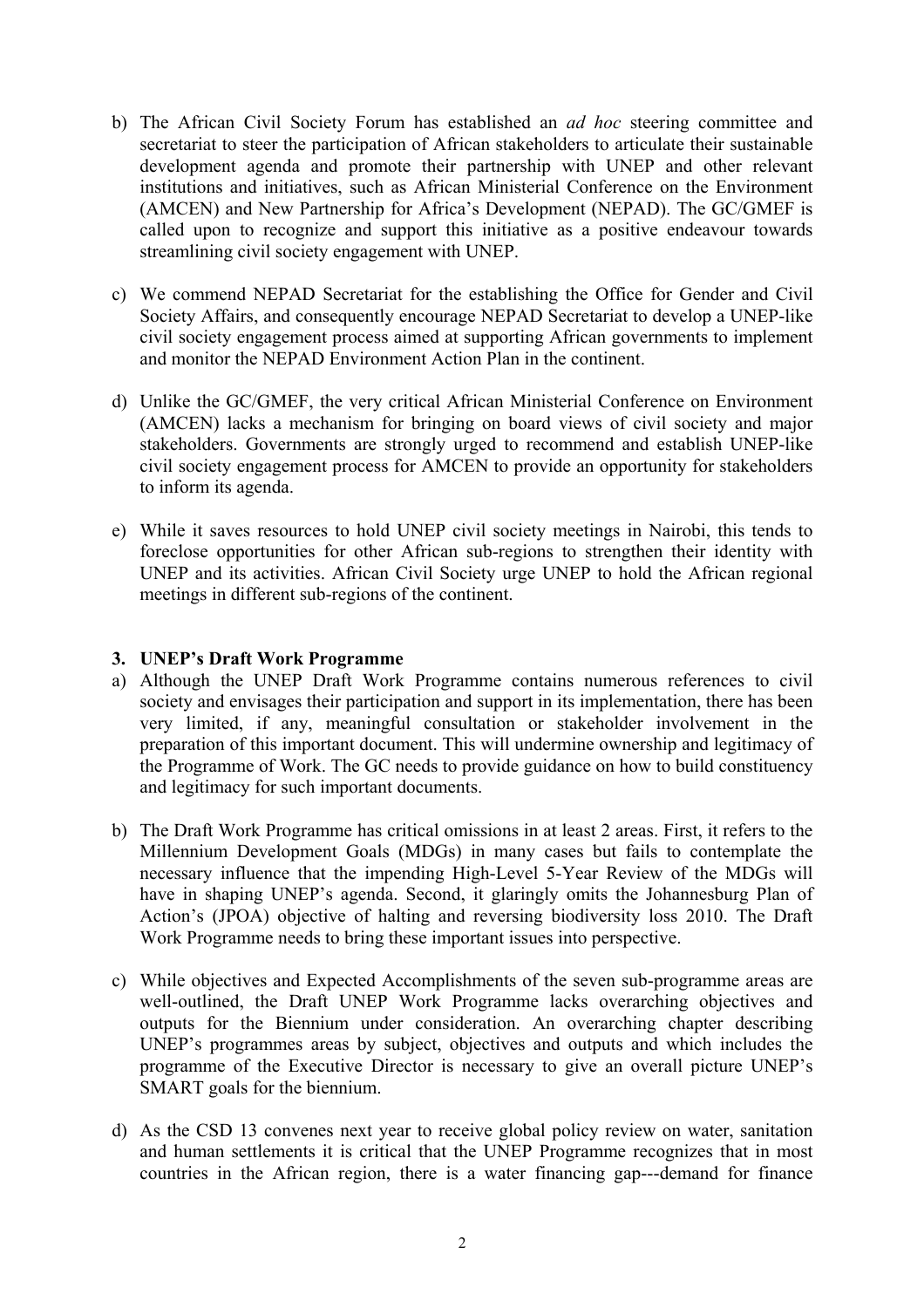outweighs supply. Two major challenges face the task of financing African Water and sanitation sectors: allocation and appropriate use of limited public resources; and Leveraging of additional resources into the sector. The programme needs to take into consideration the above challenges in its work in this sector in the region.

e) The UNEP draft Programme needs to indicate areas where the programme makes deliberate commitments to mainstream environmental considerations into socio-economic frameworks (e.g., PRSPs).We call for a reinforcement of UNEP scientific basis for policy discussion especially through UNEP's Science Initiative including highlighting of the information needs for sustainable resources management particularly in the programme of the early warning and assessment to reduce the continent's ecosystem vulnerability.

#### **4. International Environmental Governance (IEG)**

- a) Whereas the ongoing debate and search for an effective international environmental governance framework is healthy, it should not be allowed to distract focus on sustainable development and the obvious need for incremental and evolutionary upgrading of the environment pillar within the UN by strengthening UNEP in Nairobi and its presence in all regions and countries.
- b) An evolutionary approach to establishing UNEP's presence at country level through establishing national offices and/or collaborative initiatives with country offices of other UN agencies like the UNDP is necessary.
- c) In spite of the widespread recognition of participatory principle in nurturing political will and legitimacy for environmental concerns, many governments across the world and in Africa in particular remain reluctant to work with civil society or promote broad-based participation in policy formulation and implementation. The GC/GMEF should encourage members to promote and implement Principle 10 of the Rio Declaration as well as take part in and promote such important governance tools as the African Peer Review Mechanism (APRM) of NEPAD.
- d) Environment tends to come late and superficially into the agenda of critical development initiatives due to its low priority in development contexts. There is need to foster stronger synergetic relationships between UNEP and its Regional Office for Africa, and such important initiatives as the MDG's, the New Partnership for Africa's Development (NEPAD), and the poverty reduction strategies driven by the multilateral donors.

# **5. Technology Support and Capacity-Building**

- a) Recognizing the crucial role of technology support and capacity building in promoting environmental sustainability and sustainable development, we hail the effort to develop an Intergovernmental Strategic Plan for Technology Support and Capacity-Building.
- b) Systematic and thorough self-conducted needs assessments are necessary to identify synergies, overlaps, demands and gaps as the basis for providing technology support and capacity building. Technology support and capacity building need to be sustainable and long-term to maximize learning-by-doing as opposed to business as usual models of workshops and seminars.